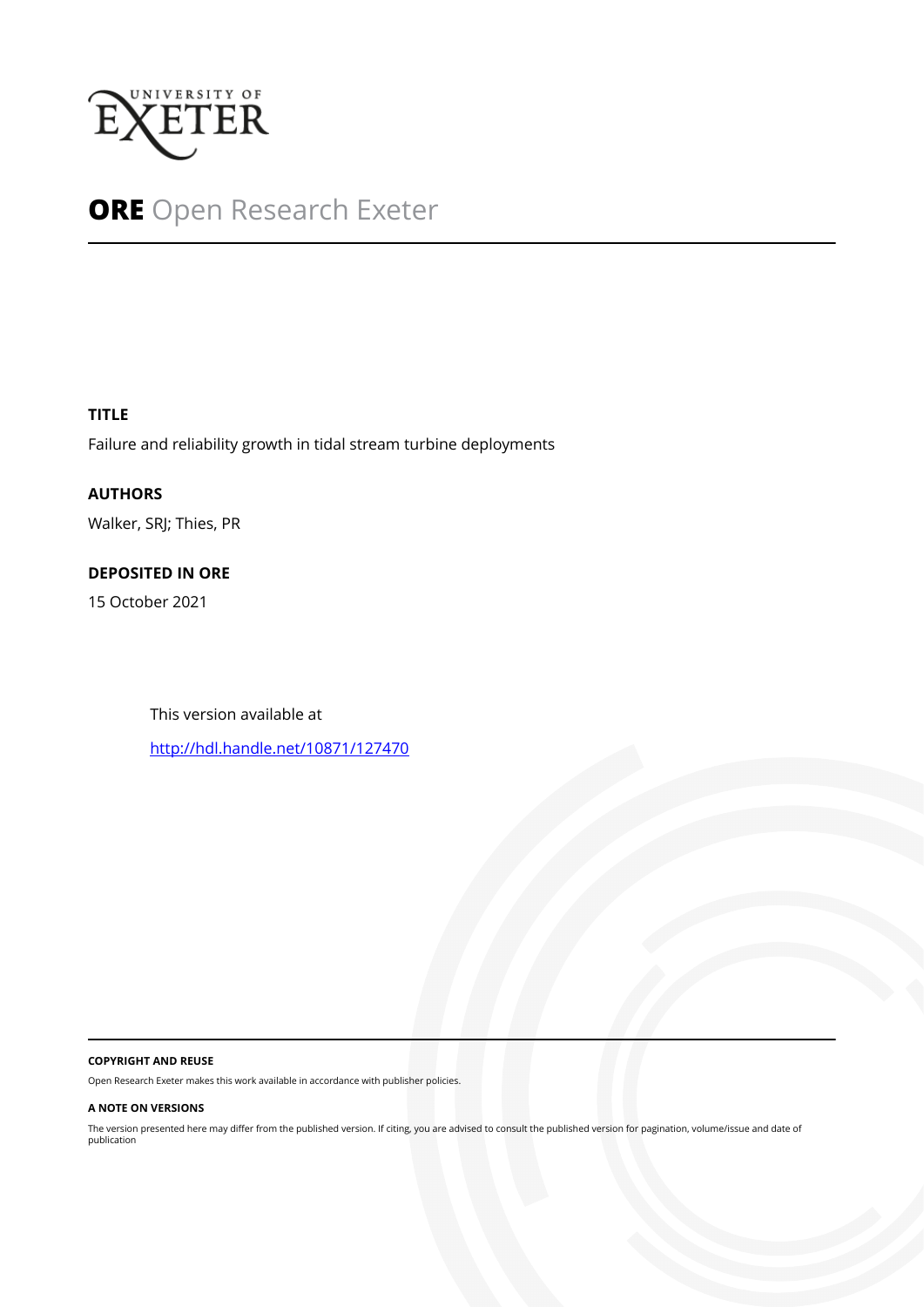# Failure and reliability growth in tidal stream turbine deployments

Stuart R. J. Walker and Philipp R. Thies

*Abstract***—Many technical challenges have been addressed since the first commercial deployment of a tidal stream turbine in 2003. However, the technology is not yet competitive with other renewable energy generation in cost of energy terms, and there remains a reluctance among investors due to the perceived risk of device failure. In this work we reviewed and categorised all available tidal stream energy deployment reliability data. 57 deployments were identified to August 2020, encompassing a range of manufacturers, locations, device types and foundation systems.**

**Each deployment was classified by device type, rated power, number of devices, grid connection, foundation type and location, then identified as either successful, underperforming, curtailed or failed based on defined targets or availability. We found that 18% of deployments failed, 10% were withdrawn from service earlier than intended, and 10% generated less power than was planned. The most common cause of failure was blade failure, followed by generator and monitoring failures.**

**After initial successful prototypes, failure rate increased between 2006 and 2011, possibly due to increased deployments at high flow rate sites. Subsequent deployments at lower flow rate sites led to a reduction in failure rate to 2018, and current failure rates remain relatively low in spite of a return to higher flow rate sites, suggesting that the sector is now benefiting from lessons learned in pervious failures.**

*Index Terms***—Failure rate, Learning, Reliability**

#### I. INTRODUCTION

Internal developments in tidal<br>
stream energy have allowed demonstration and pre-<br>
commercial deployments to take place. However, some N recent years, technical developments in tidal commercial deployments to take place. However, some of these deployments have suffered from reliability issues resulting in failures, curtailed deployments, and energy generation below target levels. One reason for the apparently slow development of the tidal stream energy sector is the challenge of operation and maintenance (O&M), which has led to a challenging investment landscape, with investor risk percieved as high due to the cost of operation and maintenance. Consequently, some planned deployments have been halted, and growth in the sector has been slower than forecast. High O&M costs are related to the challenging tidal environment, but are exacerbated by low device reliability. Recent work [1] published by the UK government estimates that O&M represents 17% of the total cost of electricity generation for floating tidal energy devices, and 43% of the total cost for seabedfixed devices (due to the greater access challenges in the fixed case). High O&M costs due to low reliability contribute to high levelised cost of energy (LCOE) for tidal stream energy, which limits the ability of the sector to compete with other forms of energy. To advance the sector, reliability must be improved in order to reduce these costs. The current LCOE of tidal stream energy is estimated at £300/MWh [1] with suggested potential to reduce to £150/MWh at 100MW of deployment. To achieve this will require a significant reduction in O&M costs, and therefore an improvement in reliability.

In this article we aim to identify and classify the status and performance of all previous deployments of tidal stream energy converters, in order to highlight the most common modes of failure and identify any correlation between failure type and deployment date, location, device type or design, or other project features. Data is presented in anonymised format with the aim of benefiting the sector as a whole.

#### *A. Reliability*

Qualitatively, reliability defines 'the ability of an item to perform a required function under stated conditions for a stated period of time' [2]. Quantitatively, reliability defines the probability that the required function is performed for a set of specified operational and environmental conditions, and a specified period of time. Operating conditions include type and level of stress, use rate, operating profile and environmental conditions. In the case of a tidal stream energy deployment, operating conditions are likely to be strongly linked to reliability, and should therefore be included in any performance statement. Although previous studies [3] [4] [5] have considered the reliability of tidal stream energy, these studies unfortunately rarely report operating and environmental conditions. In this work we made a concerted effort to collect and deduce as many operating variables as possible for each deployment.

#### *B. Learning rates*

Learning rates are commonly used to describe the reduction in cost of energy generation brought about by learning. The learning rate for a given technology defines the fraction of cost reduction per doubling of installed capacity and is calculated by the cost difference between consecutive units of generation (i.e.

Paper ID: 1900. Session and Track: Tidal Device Development. This work was funded as part of the Tidal Stream Industry Energiser Project (TIGER), a European Union INTERREG V A France (Channel) England Research and Innovation Programme, which is cofinanced by the European Regional Development Fund (ERDF).

S. Walker is a Post Doctoral Research Fellow in Renewable Energy at the University of Exeter, Tremough Campus, Penryn, TR10 9FE. (e-mail: s.walker7@exeter.ac.uk).

P. Thies is an Associate Professor in Renewable Energy at the University of Exeter, Tremough Campus, Penryn, TR10 9FE. (e-mail: p.thies@exeter.ac.uk)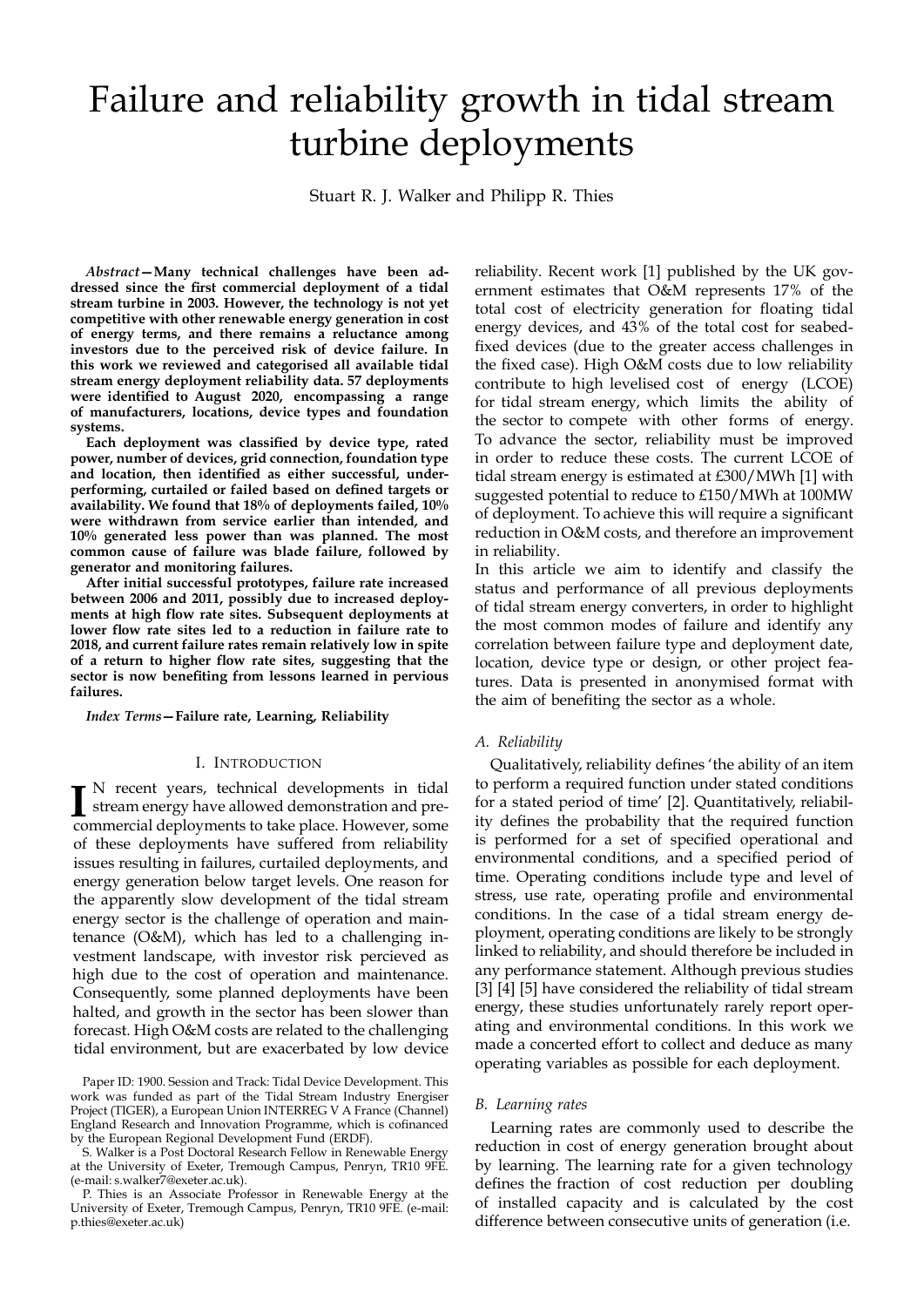if the first MWh of energy costs £100 to produce, and the second £90, the learning rate is 10%). Learning rates can be uncertain in the early stages of technology development due to a lack of robust cost data, but have been estimated by the Carbon Trust [6] to be around 10% for tidal stream energy.

#### II. METHOD

The outline method employed in this paper was to identify all tidal stream energy deployments between 2003 and August 2020, to classify each using the five device characteristics given in Section II-A and the five deployment classifications given in Section II-B, and to determine the outcome of the deployment into one of four categories (Section II-D). By comparing deployment classification to outcome, we then aimed to identify any correlation or relationships between the type of deployment and success or failure.

#### *A. Device Classification*

A wide range of devices for the extraction of tidal stream energy exist. Based on common distinctions in the literature and to facilitate subsequent comparison, five features were used to define the tidal energy devices considered in this study:

- Extractor type (horizontal axis turbine, vertical axis turbine, or oscillator)
- Ducting (ducted or non-ducted)
- Mounting type (floating or fixed)
- Foundation type (moored, gravity base, piled, or shore-fixed pontoon)
- Device rated power

Three ranges of device rated power were observed in deployments: Small scale research devices with rated power below 100kW, medium scale devices with rated power often around 300-600kW, commonly used during initial testing, and large scale devices with rated power commonly 1000kW, 1500kW or 2000kW. Devices were therefore classified into three categories:

- Small (sub-100kW)
- Medium (100kW or more, but less than 1MW)
- Large (1MW or larger)

These defining features allowed all the devices identified during this study to be classified without using categories classified as 'other'.

#### *B. Deployment Classificiation*

Each deployment was classified by considering the design of the tidal energy device as described above, and five deployment characteristics:

- Location
- Deployment date
- Duration
- Grid connection (off-grid, small grid (e.g. island), national grid)
- Number of turbines in deployment

#### *C. Data collection method and procedure*

In order to review and classify as many deployments as possible, a wide range of data sources were considered, including academic journals, technical reports, articles and press material. There was significant variation in the level of detail available between deployments, but no deployments were excluded due to a lack of information.

#### *D. Deployment Performance*

Deployment outcomes were classified into one of four categories: 'failed', 'curtailed', 'underperformed', or 'successful', as given here:

- 'Failed' deployment: A part of the device or connection system under the control of the device developer suffered an unplanned outage, resulting in an aborted operation.
- 'Curtailed' deployment: The intended deployment time was cut short or postponed in order to address a problem likely to lead to a failure, or the same criteria were met due to maintenance or supply chain issues.
- 'Underperformed' deployment: The system did not suffer a failure or curtailment, but did not meet a target for availability, power generation, or operational time. Where a target was specified prior to the deployment, results were compared to this target, otherwise site data was used to establish baseline figures to compare to published device data (see Sections II-D1 and II-D2)
- 'Successful' deployment: Met any specified targets for availability, power generation, or operational time. If no targets were specified, the deployment was deemed successful if there were no reported outages or unplanned breaks in power generation.

*1) Availability:* Availability gives a generic indication of reliability over a full deployment and is independent of device rated power, allowing it to be applied across devices over a range of sizes. Availability is used in the wind and tidal energy sectors to describe the potential for a device or farm of devices to generate electrical power. Two types of availability are commonly used [7]: 'full-period' availability (the ratio of hours during a given period when power is generated to the total number of hours in the period) and 'in-limits' availability (the ratio of hours during a given period when power is generated to the total number of hours in the period when conditions allowed generation (i.e. when flow speeds were between cut-in and cut-out speeds)). We used 'In-limits' availability in this study, since this is the approach adopted by tidal developers who have published data on availability, and allows a comparison between devices independent of cut-in and cut-out speeds. Availability is defined here as A*<sup>v</sup>* and is calculated as given in equation 1:

$$
A_V = T_{gen}/T_{in-limits}
$$
 (1)

Where:

T*gen* = the number of hours the device operated for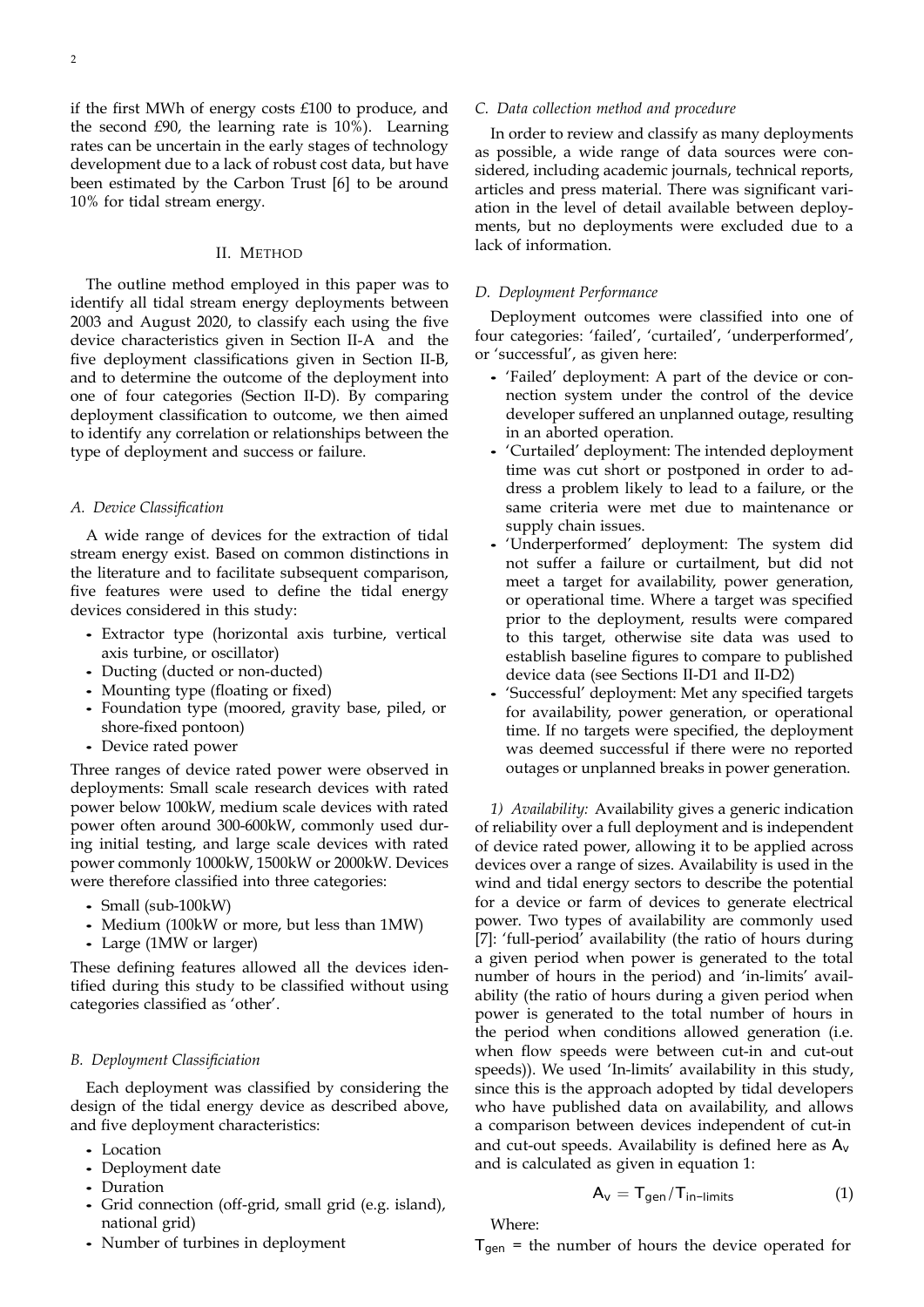#### during time period T

T*in*−*limits* = the number of hours during time period T where flow velocity was between device cut-in and device cut-out speeds

It is worth noting that whilst availability allows comparison between devices independent of rated power, devices with lower rated power are expected to have lower cut-in speeds, and would thus have a larger value of T*in*−*limits* compared to a device with higher rated power on the same site. This means that a lower rated power device would need to be more reliable in order to achieve the same availability. Similarly, to achieve the same availability, a device would have lower reliability requirements on a site with lower flow speeds than on a site with higher flow speeds, since the latter would have a greater proportion of hours below cut-in speed. The availability of grid-connected devices may also be impacted by any grid outages or problems, potentially unrelated to the deployment. In the event of such a problem, a device could be recorded as not generating power despite there being no problem with the device or deployment itself. Consequently an off grid device could appear more reliable than an otherwise identical grid connected device. However, no issues of this type were reported in the data discussed here.

We used availability (see Section II-D1) to define whether a deployment was successful or underperforming. The threshold was set separately for each deployment, based on a heirarchy. If a target availability was set by the developer at the deployment outset, this was used (i.e. a deployment which met or exceeded this target was successful, otherwise it was underperforming). If the developer did not define a target availability but defined a target power generation, this and the planned project duration were used to calculate a target availability as described in Section II-D2. If neither target availability or target power generation were defined, we studied descriptions of the planned deployment to ascertain whether the deployment was intended to be a commercial enterprise or whether the target was research and data collection. If the latter was the case, any deployment which met its planned duration without reports of failure was classified as successful. Of the 58 deployments reported, 40 had target availability or power generation. In some research-focussed deployments availability and power generation targets were low, whereas in later stage precommercial deployments, target availability values of over 90% were seen. Classification was applied to both ongoing and completed deployments.

*2) Site data:* Where it was necessary to calculate availability, site data and deployment performance data were used. We recorded the location of each deployment during initial information gathering. A total of 31 seperate deployment sites around the world were identified. Flow velocity values over one springneap cycle were collected for each location, regardless of whether deployment availability was published (making this data redundent in some cases, but helping to ensure we avoided any bias in classification). For



Fig. 1. Statistical distribution of velocity over one spring-neap cycle for an example site: Measured, modelled and estimated as described in Section II-D2.

some sites, flow velocity data was readily available from previous measurement campaigns. In other cases, modelled data was available. In cases where neither measured or modelled data could be obtained, we made an estimate using data from the geographically nearest site for which measured or modelled data was available, with all flow velocity values scaled to the maximum spring tide velocity on the site. Measured data was available in 21 cases (5 sites), modelled data was available in 16 cases (8 sites) and estimated data was used in 20 cases (17 sites). Examples of measured, modelled and estimated site velocities over one springneap cycle for one deployment site are shown in Fig. 1. This comparison is to illustrate the potential variation between the three sources of data, so all three types are shown. In reality, values were not estimated if modelled data was available, and modelled data was only used if measured data was not available.

Fig. 1 illustrates relatively small variation between measured and modelled data, with the modelled data matching measured values to within 4% in all cases up to 2.3m/s. Mean variation across the full data range is 5%. Estimated values, as would be expected, do not match the measured data so closely. Here maximum variation is of the order of  $+/$ - 75%, though mean variation across the full range is again around 5% since the probability of lower velocities is overpredicted and the probability of higher velocities is underpredicted. This example data highlights that estimated data sets are less robust than modelled or measured data sets.

#### III. RESULTS

We identified a total of 57 deployments (as of August 2020). The first deployment was in 2003, after which the mean number of deployments per year was 3.2, with a peak of nine in 2018. We did not identify any deployments in 2004 or 2005, and the minimum excluding these years was one deployment in 2003, 2007 and 2012. Geographically, Scotland had the most deployments (20), followed by France (10) and Canada (7). Deployments were identified in 13 countries overall. We do not feel that deployment location is a key measure, rather a proxy for flow rate, so although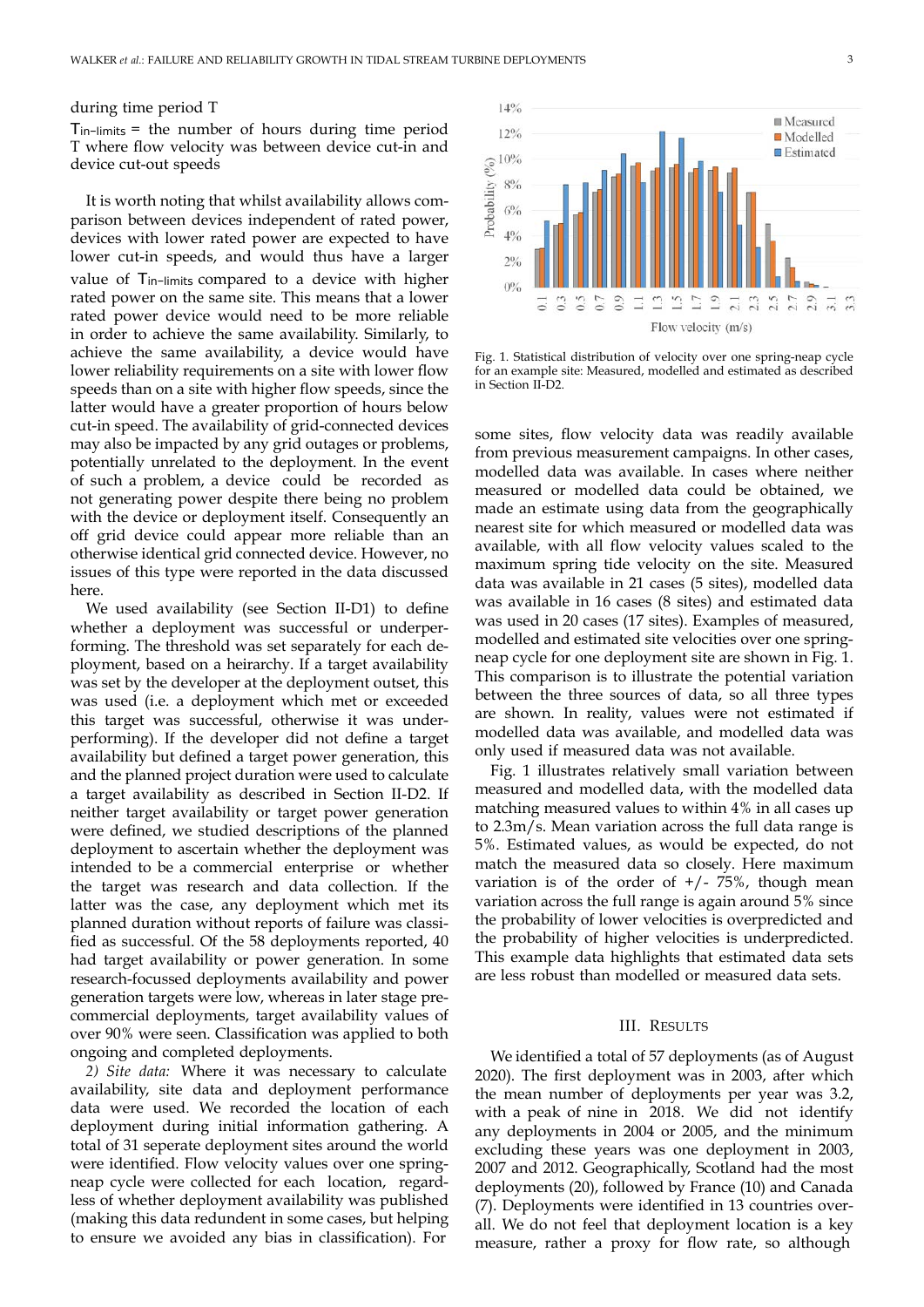location was recorded, results were considered in terms of site conditions during subsequent analysis.

#### *A. Descriptive statistics*

Descriptive statistics are presented in Fig. 2. Of the 57 deployments identified, the majority (45, 79%) were of single devices. There were six deployments of two devices (11%) and six deployments of three or more devices (11%). 49 deployments were of horizontal axis turbines (86%), 3 were of vertical axis turbines (9%), and the remaining 5 were of oscillators (9%). The majority of devices (45 deployments, 79%) were not ducted. 10 deployments were of sub-100kW rated power devices (18%), 25 were of devices in the 100kW to 1MW range (45%), and 21 devices were of 1MW or larger (38%). In one case it was not possible to ascertain the rated power of the device.

20 deployments were not grid connected (36%). Two devices were connected to small local grids (4%), and the remaining 34 (61%) of devices were connected to a mainland grid. In one case it was not possible to ascertain whether a grid connection had been used.

The most common foundation type was seabed fixed (40 deployments, 70%). Of these, 13 deployments (33%) used piled foundations, 25 (63%) used gravity base foundations, and the remaining 2 (5%) were based on fixed pontoons. All 17 deployments of the floating foundation type used a moored system.

A relationship can be observed between device type and foundation type, with all vertical axis devices employing a floating moored foundation system, though due to the smaller number of vertical axis device deployments, this accounts for only 18% of total floating moored deployments. No vertical axis deployments used piled, pontoon or gravity base foundations. Horizontal axis devices and oscillators share similar distributions of foundation types: 27% and 20% respectively of each device type use the floating moored, 24% and 20% fixed piled and 45% and 60% fixed gravity bases. The only two fixed pontoon mounted structures were horizontal axis turbines (4% of this type of deployment used this foundation type).

#### *B. Deployment outcomes*

Outcomes of the 57 deployments identified are shown in Fig. 3. We found that over half (31 deployments, 54%) were successful, ten (18%) were classed as having failed, eight (14%) as curtailed, and eight (14%) as underperforming. 19 deployments were ongoing at the point of data capture. These deployments were classified based on their performance to date. Of these ongoing deployments, 14 (73%) were successful, two (11%) underperforming, one (5%) curtailed and two (11%) failed. In both cases where ongoing deployments were classified as failed, the failure occured during or soon after installation, and was subsequently repaired.

*1) Failures:* The specific causes of the ten deployments classified as failed fall into four categories, as described below. Two failures fell into multiple categories, so are counted more than once.



Fig. 2. Descriptive statistics.

- Blade failure: Four cases. Blades failed, either during the early stages of the deployment or (in one case) after deployment but before operation.
- Generator: Three cases. The generator failed or sustained damage which rendered it unable to operate, either by overheating or internal component failure.
- Monitoring: Three cases. Monitoring systems required in order to meet the operation license failed, meaning the turbine could no longer be allowed to operate.
- Installation: Two cases. Turbine or support structure components were damaged during installation, meaning the installation could not continue.

By blade failure we mean damage to a blade rendering it inoperable, such as by impact (for example being hit by an object during operation), as a result of gradual degredation (for example cavitation), or as a result of design or material errors (for example failure resulting from fatigue).

*2) Curtailments:* The eight deployments classified as curtailed fell into two categories:

- Underperformance: Five cases.
- Five deployments were withdawn from service earlier than intended due to underperformance relative to their expected output. These were classed as curtailed deployments rather than underperforming deployments, as they ended earlier than intended. In some cases, the curtailment was attributed directly to the deployment not meeting the required power output targets, whereas in others the lower-than-expected performance led to the suspension of testing or the liquidation of the operating company.
- Fatigue: Three cases.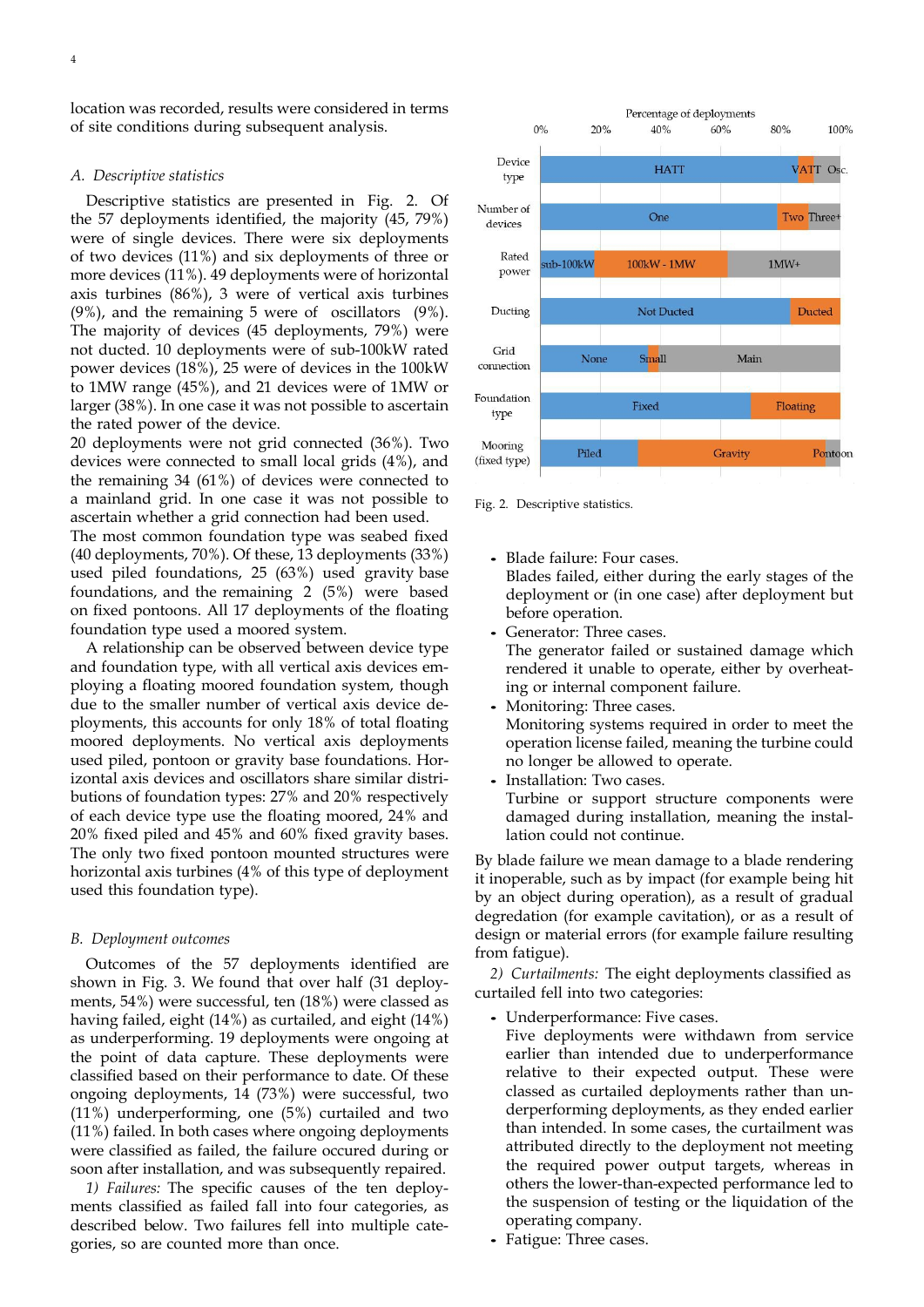

Fig. 3. Deployment outcome results vs category and subcategory.

Three deployments were curtailed due to fatigue of either the support structure, mooring equipment, or corrosion of components. It is assumed that these deployments would have failed had they not been curtailed.

#### IV. DISCUSSION

#### *A. Temporal trends*

Between 2003 and 2020 we found, in general, an increasing trend in the number of deployment installations per year (see Fig. 5). Although the variation in the number of deployments per year introduces some ambiguity in the interpretation of trends, we also generally found an increasing trend in device rated power over time, with a generally increasing proportion of devices in the 100kW-1MW and 1MW+ ranges being installed each year. Whilst single device deployments remained the most common, deployments of 2 or more devices became more common. The division of grid connection and foundation types showed little variation with time, and whilst horizontal axis devices remained dominant there was little change in the division of device types per year. We found a more complex relationship between time and deployment outcomes over the 2003 to 2020 time period. Using a simplified description of successful and unsuccessful deployments (any deployment classed as underperforming, curtailed or failed was defined unsuccessful, and only a fully successful deployment was classed as successful), Fig. 4 illustrates the success rate of deployments by the year of deployment. This data shows that success rates in the early stage of the industry were high, with a reduction in success rate between 2006 and 2010, followed by an increase between 2010 and 2018, and a period of stability until the end of data capture in August 2020. Of the deployment characteristics described in Section II-A and Section II-B, this trend appears to correlate with maximum flow rate, which was captured with location data. This data is illustrated in Fig. 5.

The reduction in success rate seen between 2006 and 2011 in Fig. 4 appears to be mirrored in the increase in site flow rates illustrated in Fig. 5. We suggest that the greater challenges posed by higher flow rate sites,



Fig. 4. Deployment success rate vs year of deployment.



Fig. 5. Deployment site peak flow rate vs year of deployment.

as well as more demanding performance targets set by developers, may have led to the reduction in success rate between 2006 and 2010. Of course these failures are not without value, and unsuccessful deployments provide opportunities for learning from the challenges experienced at these high flow rate sites. During the period between 2011 and 2016, the proportion of high flow rate sites decreased in comparison to the 2006 to 2011 period, which again appears to be mirrored by an increase in success rate with time. It is perhaps possible that the learning gained at high flow rate sites helped achieve this. Since 2016 the proportion of deployments at high peak flow rate sites has increased somewhat (though not to the level seen in 2010 or 2011), but success rate has remained relatively constant. This may be influenced by other factors, but we suggest that the success rate illustrated in Fig. 4 shows four phases:

- 2003 to 2006: With only two devices installed, considerable effort was directed to monitoring and ensuring the success of these early deployments. These research and development deployments were experimental and did not have energy cost targets, meaning maintenance and monitoring were not cost limited.
- 2006 to 2011: After the success of early deployments, devices were installed in more energetic sites. These deployments were often unsuccessful in performance terms but significant learning was